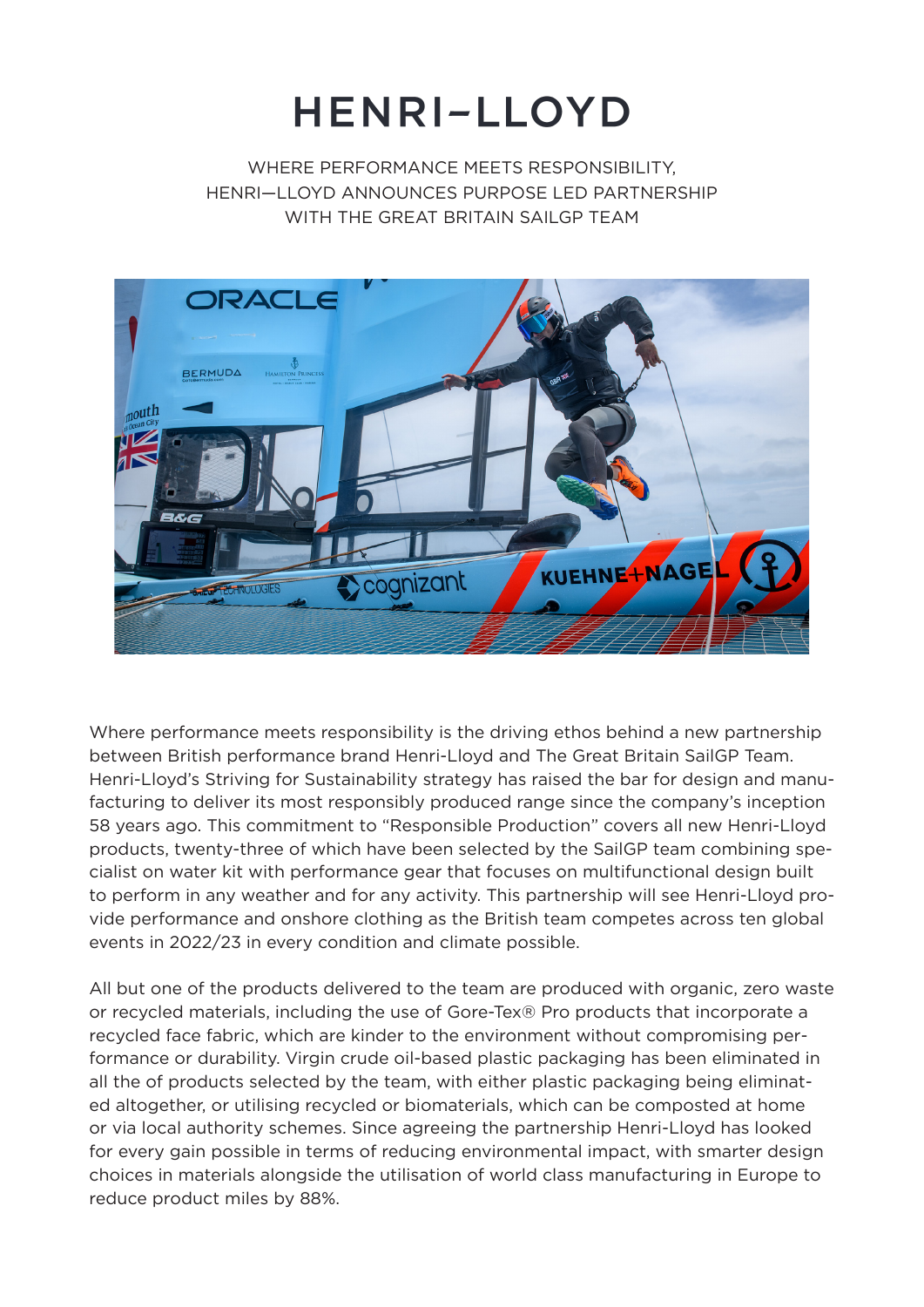Henri-Lloyd brings over six decades of technical knowledge and innovation, driven forward with a pioneering spirit and relentless pursuit to always strive for a better way. From 1963 when founder Henri Strzelecki challenged convention by using the wonder fabric of the 1960's Bri-Nylon to produce light, durable and flexible waterproof clothing for active sports, to 2022 where the brand launches its most ambitious performance product line that has responsibility at the core.

For Sir Ben Ainslie in his dual role as Chief Technical Officer at Henri-Lloyd, and as skipper and co-owner of British Team, a commitment to produce performance wear that also delivered on responsibility goals was critical for both the team and Henri-Lloyd.

"I've been hugely proud to be a brand ambassador for Henri-Lloyd, they have supported my entire professional sailing career and I have seen first-hand how they strive to deliver the best performance wear on and off the water.

We are incredibly excited to join them as they enter a new chapter of delivering performance with responsibility across their design, manufacturing, and business operations. These commitments align perfectly with our team's ethos and vision to protect our future and play our part in the vital action needed to tackle the climate emergency.

This weekend we will be racing in high-performance kit that has been produced using organic, recycled or zero waste material, which is an outstanding achievement by Henri Lloyd and an exciting step forward for sailing."

Sir Ben Ainslie, Driver, Great Britain SailGP Team.

As the first global positive sports league, SailGP runs the Impact League, a world-first initiative to make sustainability essential to the fabric of sport and to accelerate the transition to clean energy. SailGP's Impact League has a set of sustainability criteria social and environmental - to operate against with each team awarded points based on its fulfilment of these criteria. Henri-Lloyd will accelerate SailGP Great Britain's achievements on water and within the merchandise criteria with this partnership. They also join a new partner programme, COLAB, which will bring together companies from different industry sectors to drive positive change and behaviours and support the team's ambition to win the SailGP Season 3 Impact League.

Every product has been designed and engineered to deliver the highest of performance standards. Henri-Lloyd produces 80% of its products in Europe including in its own world class production centre in Mr Henri's hometown in Poland. This commitment to locally sourced production is a key part of Henri-Lloyd's "Striving for Sustainability" strategy. It not only significantly reduces shipping miles, but it also reduces damaging over production whilst allowing products to be crafted in high working standard environments. The British based company has ambitious responsibility goals, setting a benchmark of 100% of the new product line to be made with recycled, organic, or sustainable materials by the end of 2022.